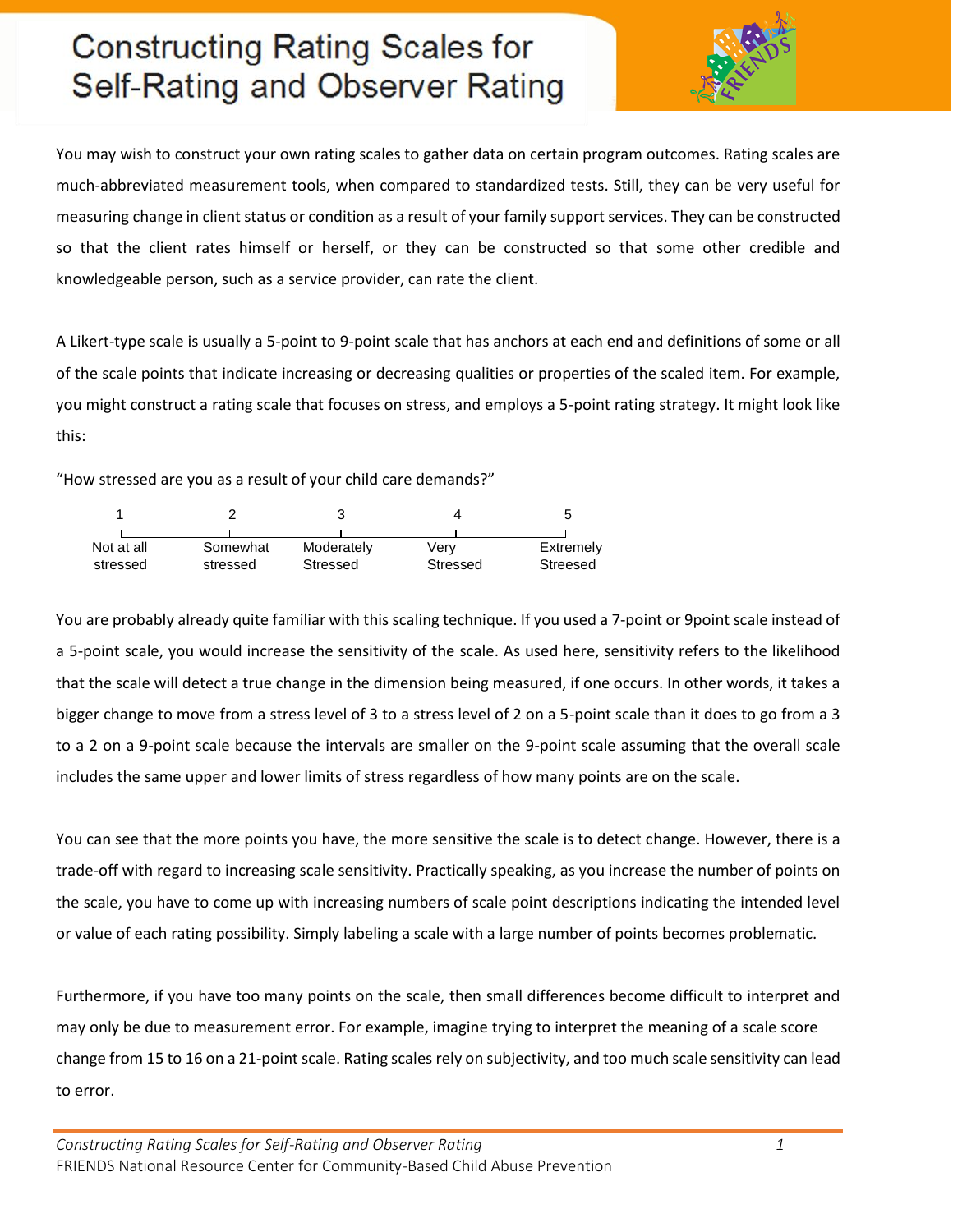One technique you can employ to address this issue is to label every other point. We could increase the sensitivity of the stress scale above using this technique, and it might look like this—

"How stressed are you as a result of your child care demands?"



You can see that scale values 2, 4, 6, and 8 do not have their own labels, but the values of those points are implicit because they fall equidistant between the labeled points on the scale. Generally speaking, 7-point or 9-point scales will give you sufficient sensitivity, and will not be too taxing to label.

As presented in the two preceding examples, the stress scale is constructed as a self-rating scale. The question asks, "How stressed are you…?" This same scale can be converted to an "observer rating scale" simply by changing the subject of the question and altering the grammar. For example, you might routinely ask your trained staff to rate the degree of stress perceived to be experienced by a client by using the scale below:

"How stressed does the primary caregiver appear to be as a result of his/her child care demands?"



The only difference between these two scale constructions is who does the rating.

You would probably be wise to use both self-rating scales and observer-rating scales on (at least some of) the same dimensions for each client family. This allows you to corroborate ratings between different sources of data. If there are large differences in the ratings made by the natural caregiver and your staff caregiver, you may want to investigate the reasons for the differences, or perhaps use the information to suggest other services (such as counseling) that may be available for the client.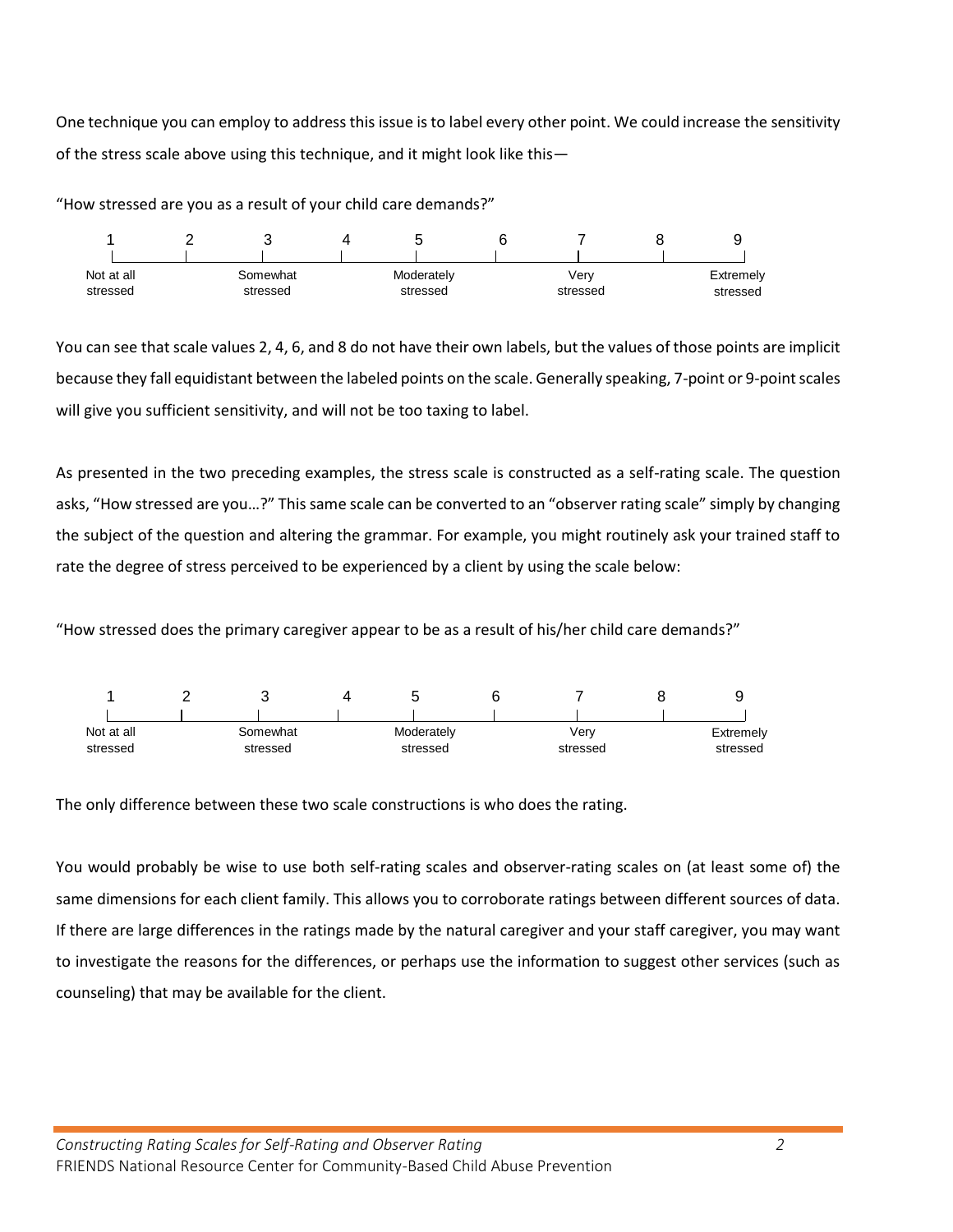There may be logical reasons for differences in rating, depending on what is being measured. Natural family caregivers may be reluctant to admit that they have been considering foster care for their child, or they may be unwilling to rate their relationship with their spouse/partner as being very troubled. In these cases, observer ratings may be more reliable than self-ratings (or, a standardized test that asks a variety of questions relating to a topic like marital relations may be a better choice than a rating scale).

Some generic examples of rating scales are listed below. For the sake of simplicity, all employ a 7-point scale, but each could be changed to a 9-point scale to increase measurement sensitivity. Also, as presented, all represent self-rating forms of scale construction, but each could be changed to "observer-rating" construction with a simple change in grammar and replacing the implied natural caregiver with some other credible observer.

#### **Generic Rating Scales**

Q 1. Given your present child care demands how likely is it that you will (divorce, separate, place your child in foster care, hurt your child, neglect your child, etc.)?

| Extremely<br>unlikelv | Verv<br>unlikely | Somewhat<br>unlikelv | Not<br>sure | Somewhat<br>likelv | Verv<br>likelv | Extremely<br>likelv |
|-----------------------|------------------|----------------------|-------------|--------------------|----------------|---------------------|

Q 2. At present, my ability to (pursue my education, keep up with daily chores, sleep soundly,visit aged parents, etc.) is

| Extremely  | Somewhat   | Somewhat   | Not at all |
|------------|------------|------------|------------|
| restricted | restricted | restricted | restricted |

Q 3. How frequently do you (spend time with your children, have time to spend alone with your spouse/partner, have a chance to enjoy a hobby, go to church, feel depressed, etc.)?

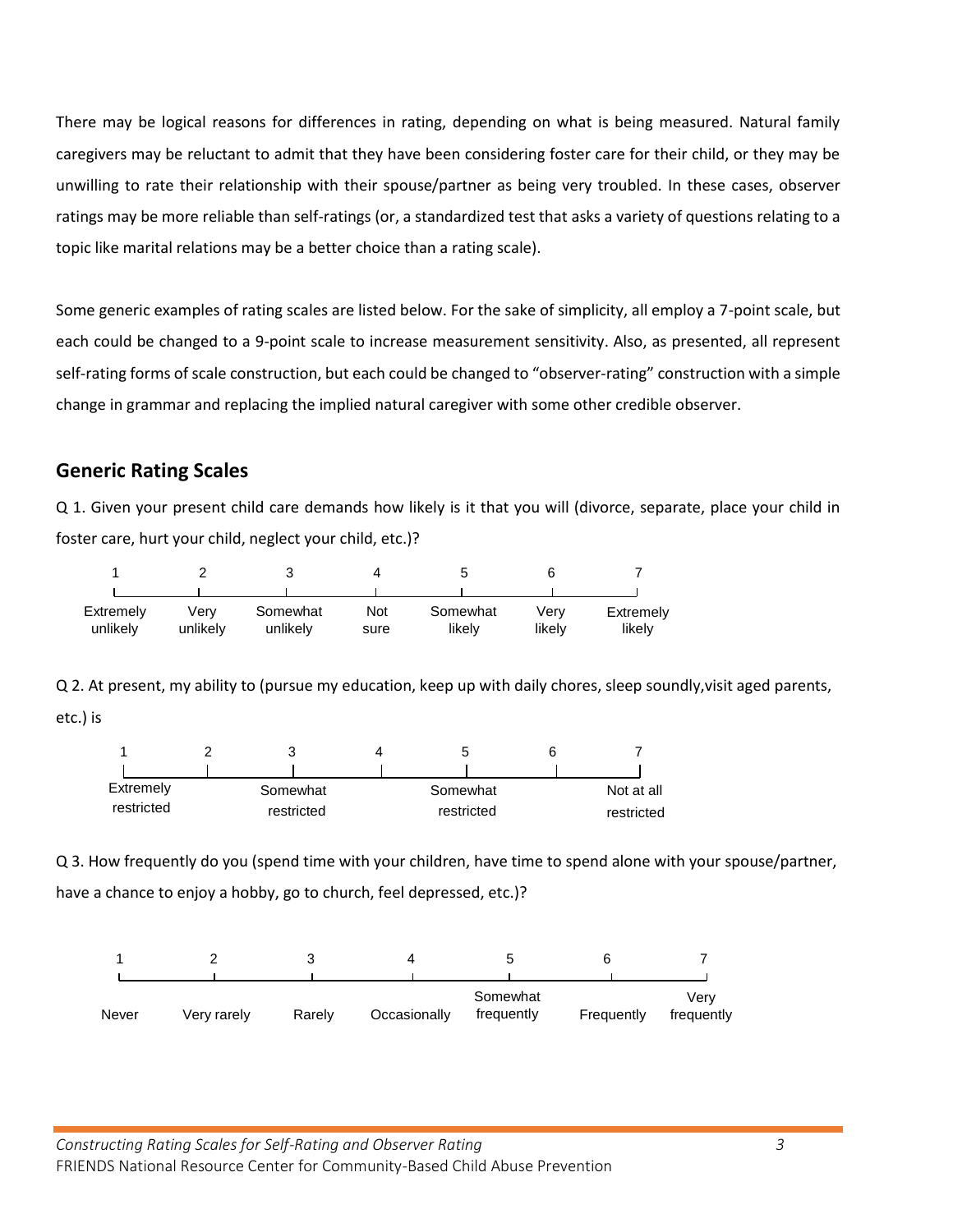Q 4. How satisfied are you with your (relationship with your child, ability to cope with your child's needs, living arrangements, child care, family relationships, service providers, hours of service availability, quality of service you receive, etc.)?



Q 5. How satisfied are you with your (relationship with your child, ability to cope with your child's needs, living arrangements, child care, family relationships, service providers, hours of service availability, quality of service you receive, etc.)?



You may have noticed some variations among the model scales  $(Q1-Q5)$ , including variations in the manner in which the question is presented and also in the scaling techniques employed. For instance, Q1, Q3, Q4, and Q5 are all true questions, and the respondent answers the question from the scaled choices available. Q2, on the other hand, is a statement, not a question, and the respondent is asked to locate himself or herself along the continuum of "being restricted" used on the scale.

Note that in some cases all of the scale points are labeled and in some cases intermediate scale values are implied.

Q1 and Q4 employ a two dimensional scaling strategy that passes through a neutral midpoint. In the case of Q1, the scale values range from "extremely unlikely" to "extremely likely," passing through an equivocal "not sure" midpoint. Q4 ranges from "extremely unsatisfied" to "extremely satisfied" passing through a true neutral midpoint.

Q3 and Q5 employ unidimensional scales ranging from the absence of an attribute (i.e., "Never," and "Not at all satisfied") to a large quantity of the attribute (i.e., "Very frequently," and "Very satisfied"). Q4 and Q5 have the same root question, but employ different scaling techniques (two dimensional v. unidimensional). Think about the clients you serve, and the information you want to know about them, particularly as it relates to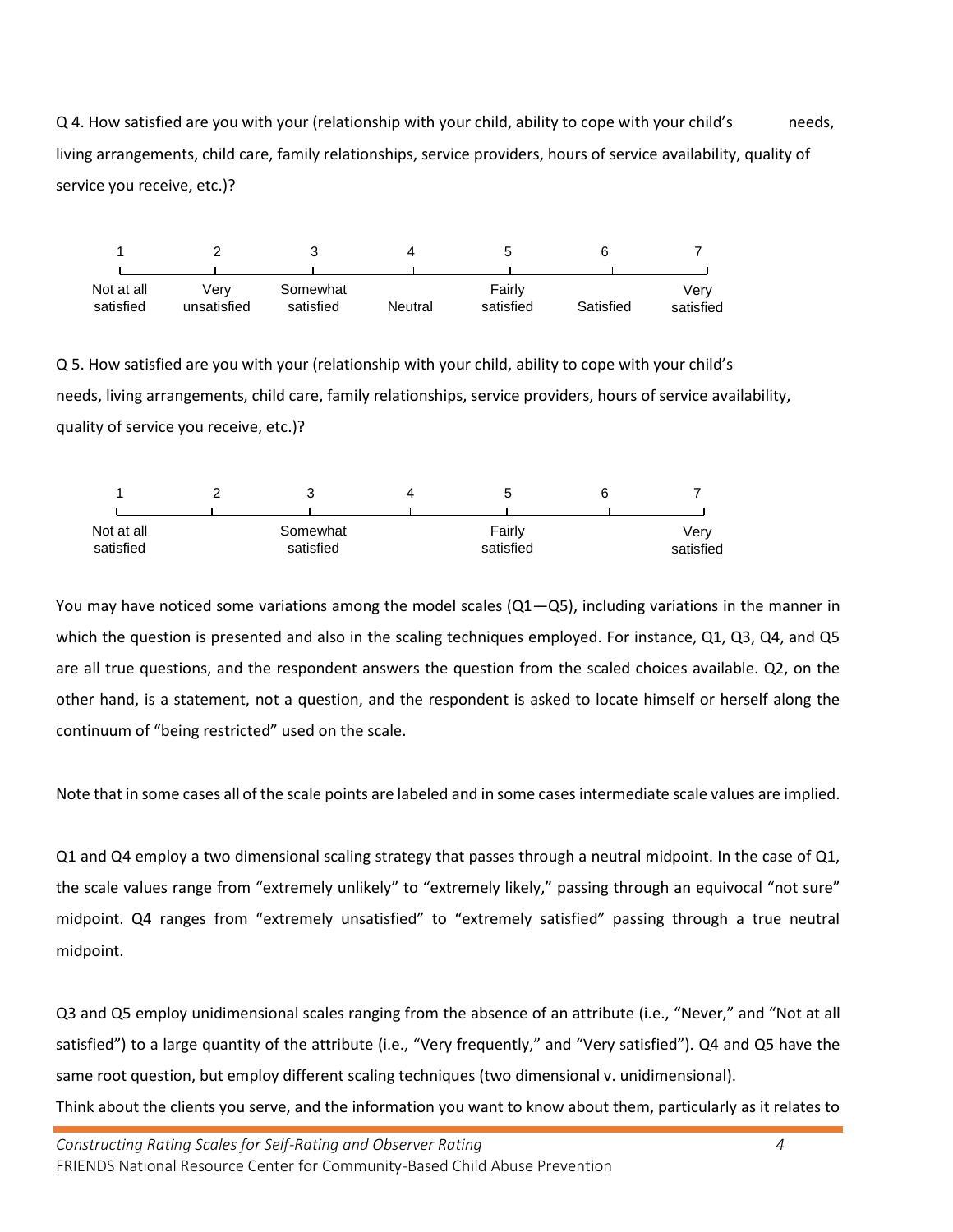changes in their well-being. You may need to alter the scaling strategy to accommodate a particular type of information, and maximize the likelihood that your rating scale will detect change successfully.

Another variation on rating scale construction involves making a clear statement about the presence or absence of an attribute or occurrence and asking the respondent to agree or disagree with the statement along a multipoint scale. This type of scale is very common in satisfaction surveys, but can be used in other applications as well. Several examples are presented below:

Q 6. This program has reduced the stress in my family's life.

| Strongly<br>disagree | Moderately<br>disagree | Slightly<br>disagree | Undecided | Slightly<br>agree | Moderately<br>agree | Strongly<br>agree |
|----------------------|------------------------|----------------------|-----------|-------------------|---------------------|-------------------|

Q 7. The social contacts that my child has experienced during this program have improved his/her social skills.

| Strongly | Moderately | Slightly | Undecided | Slightly | Moderately | Strongly |
|----------|------------|----------|-----------|----------|------------|----------|
| disagree | disagree   | disagree |           | agree    | agree      | agree    |

Constructing rating scales takes a little practice, but the process is not terribly difficult. And, the rewards are well worth the trouble when it comes to evaluating your program. The ability to present changes in scores on scientifically validated standardized instruments, supported by changes in scale scores reported by both staff and clients, will go a long way to promoting your programs credibility. For a more complete discussion of scale construction, questionnaire construction and examples of other instruments you can use, see Bloom, Fischer and Orme (1995), and Royse and Thyer (1996).

Below are some examples of rating scale items that have been used in previous family support program evaluations, along with scale anchors that are appropriate for the content of the scales. In many cases, minor word changes make the same basic scale applicable in either type of program. For example, a client satisfaction item such as:

> *"I feel that I am treated with respect…,"* could be completed with, *"…by the staff at the center,"* for center based programs;

> > or,

*"…by the staff that come to my home,"* for a home-based program.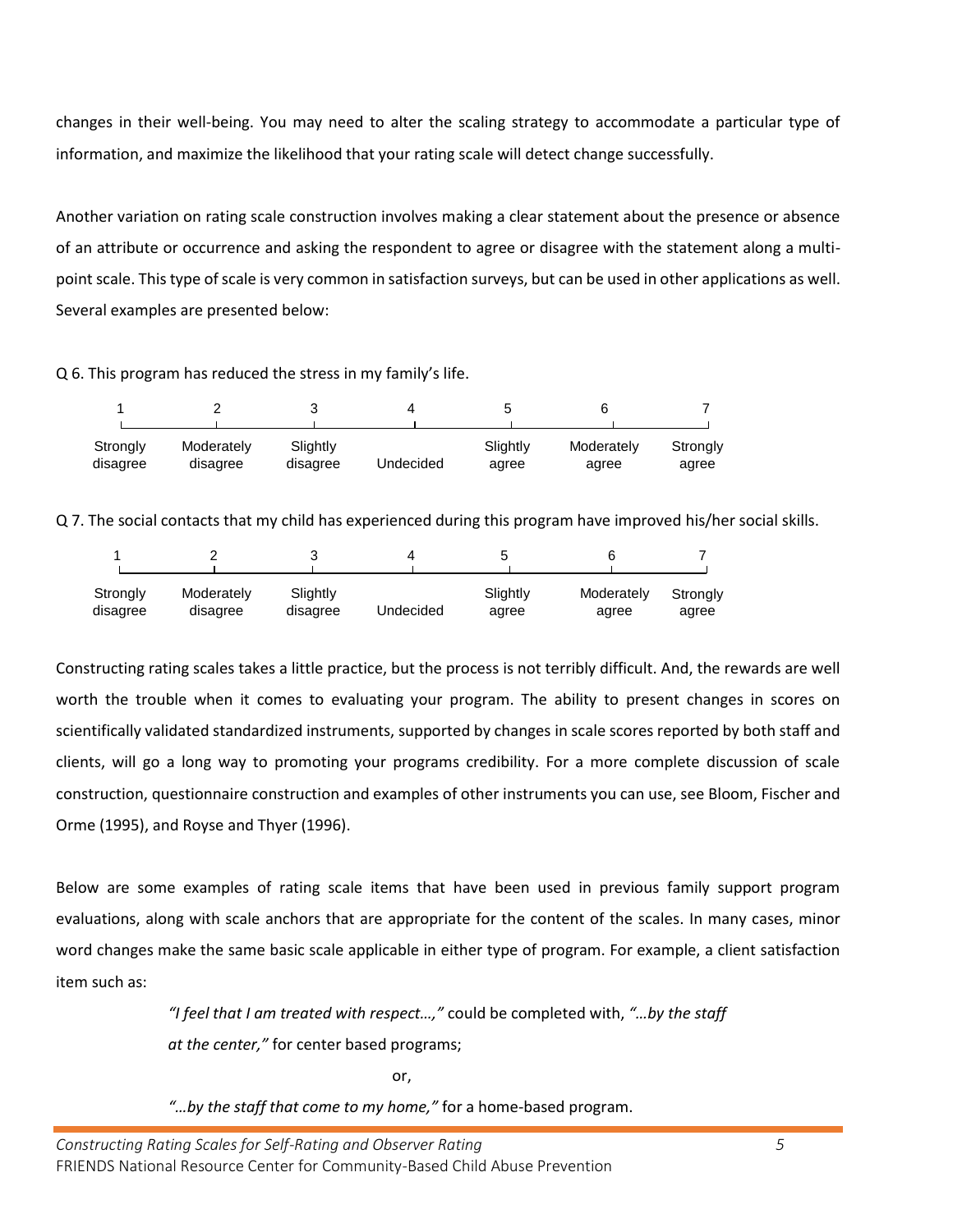Note that some items are worded to rate satisfaction, (e.g., " My child is well cared for at this facility"; and some are worded to rate the degree to which a client-centered outcome has been achieved (e.g., "This program has reduced the stress in my family's life").

In all cases the scaling strategy is "Strongly Agree" to "Strongly Disagree." Other scaling strategies can be employed, if desired (see previous discussion on scale construction).

### **Examples of Rating Scales for Client Satisfaction**

(scaling strategy "Strongly Agree" to "Strongly Disagree")

My child is well cared for here. My child enjoys his/her experience here. I feel that I am treated with respect by staff. Staff here listen to my concerns. Staff here are knowledgeable about my child's needs. This program meets my child's special needs. I know what is happening to my child when I am not here. I have sufficient choices about when to use this service. Service was available when I needed it. I have gotten support here from other parents like myself. I was informed about how my child adjusted to the program. I was informed about program policies and routines. I will use this service again, if needed. I will continue to use this service.

## **Examples of Rating Scales for Client Outcomes**

I am spending more quality time with my husband/wife/partner. I have a better relationship with my husband/wife/partner. I have a better relationship with my child. I feel closer to my children. I feel much less stress than before.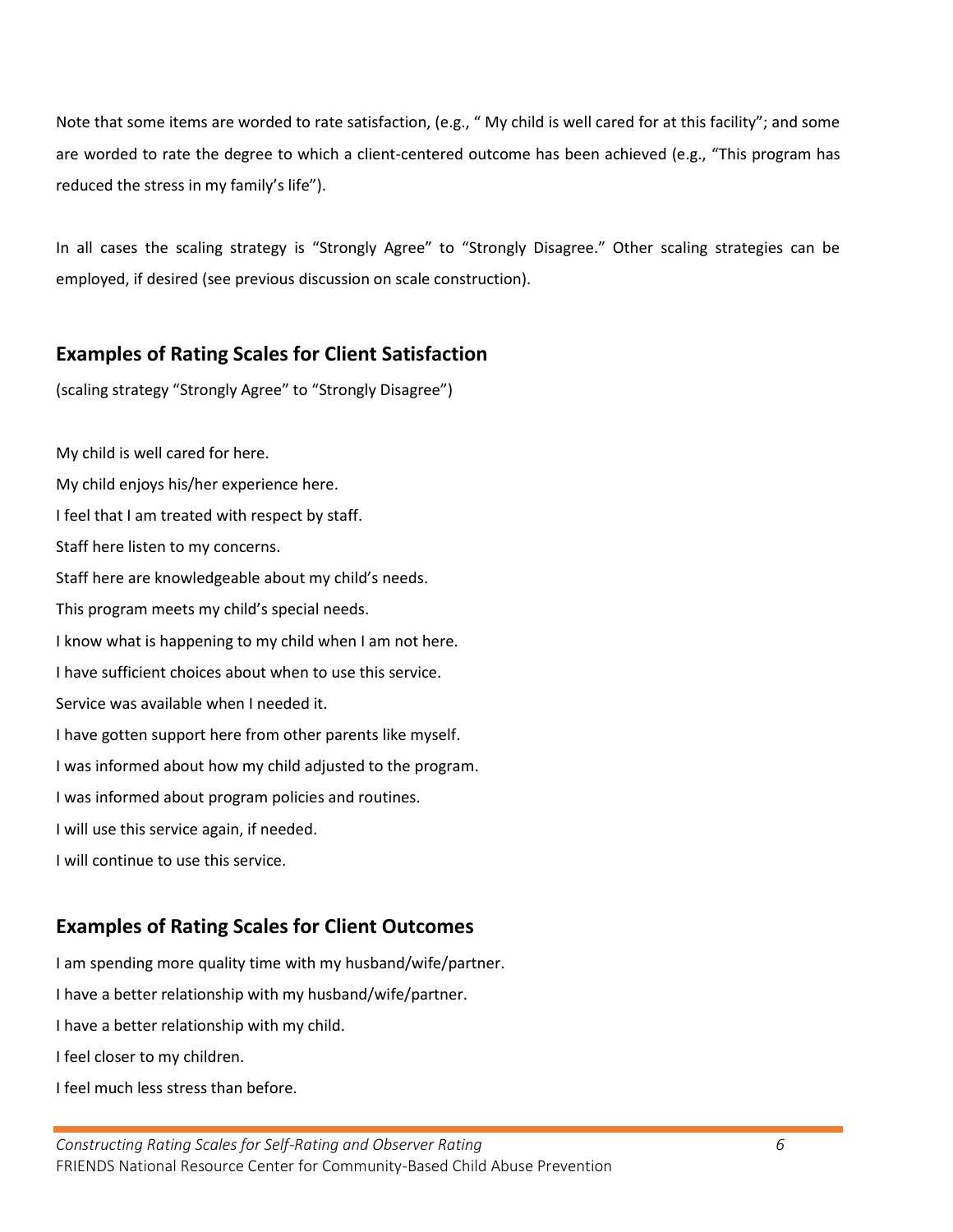I feel less likely to abuse (or neglect) my child.

I am happier in my role as parent since receiving services.

I am more competent as a parent.

I am better able to manage my child's care at home.

This program has made it possible for me to [pursue educational goals, go to church, seek housing, etc.]

The preceding lists are by no means exhaustive. They are simply examples of typical content items for rating satisfaction and competencies. Remember that you can increase the sensitivity of these scales for purposes of measuring change or achievement of outcomes by changing the scaling strategy. For example, in the preceding lists there are items relating to stress and parental competency. Rather than simply asking the respondent to agree or disagree that they have less stress or increased competence, you could scale the items to give much more detailed information, as follows:

#### "How stressed are you as a result of your child care demands?"



The use of a 9-point scale increases the scales sensitivity to detect change. By phrasing the questions this way you can also use the scales as "pre/post" measures and look for change in the ratings, hopefully indicating improved outcomes as a result of your service.

### **Open-ended Questions**

Unlike rating scales, open-ended questions do not provide a rating or scoring strategy for the client or rater to use when answering. As the name implies, open-ended questions simply ask a question and provide a space for the respondent to write down his or her answer (they can also be used during interviews, with the interviewer recording the answers given by the respondent). There are advantages and disadvantages to using open-ended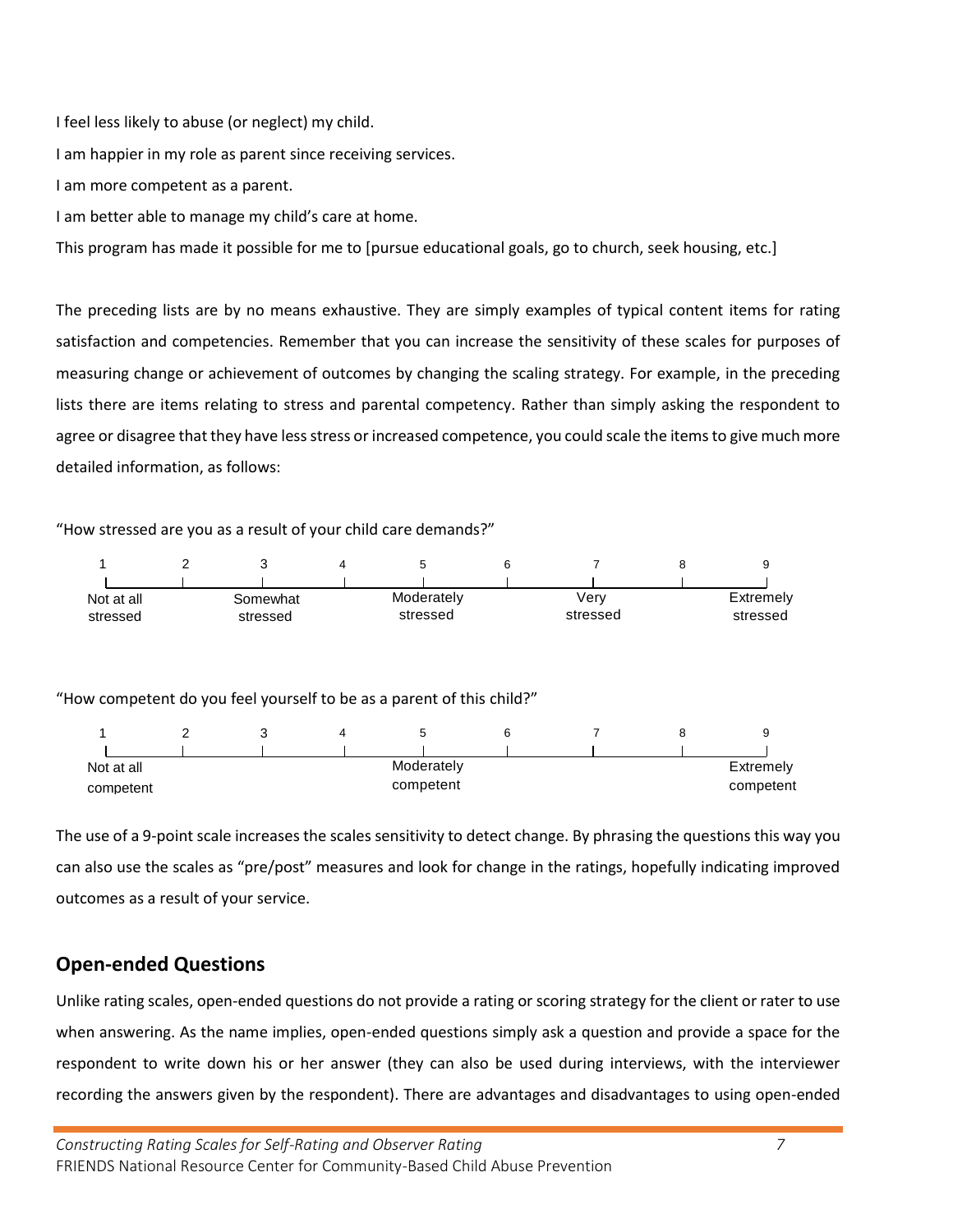questions in your evaluation instruments. These advantages and disadvantages can best be understood by comparing their properties to those of the closed-ended or rating scale type questions.

You may have noted that closed-ended questions set boundaries around particular areas or interest. The scale items are specific, limited to a single issue and the respondent must answer using the scaling or scoring format

attached to that question. These boundaries are deliberately set because you are attempting to quantify the respondent's answers and obtain a scaled score. This allows you to assess individual clients and compare clients, as well as to measure change in clients over time. These features also make closed-ended questions efficient to administer and fairly easy to score.

However, closed-ended questions also limit the information that the respondent can give you. You may frustrate respondents by limiting their opportunity to give you information, and you may miss entirely important areas of inquiry if you use only closed-ended questions in your evaluation tools. Open-ended questions provide some options and partial solutions to these problems.

Open-ended questions are not limited by your language. They allow the respondents to use their own words to answer the question. Nor is the range of possible responses limited by openended questions. The respondent is free to be as descriptive as he or she desires. Open-ended questions invite respondents to tell you what is important; what they like/dislike; what could be changed or improved. They will often address issues in their responses that you did not anticipate, and this information can be very useful.

For example, you might be interested in assessing client satisfaction with transportation services you provide as part of your program. You could ask a closed-ended question like,

"How satisfied are you with our transportation services for the program?"



*Constructing Rating Scales for Self-Rating and Observer Rating 8* FRIENDS National Resource Center for Community-Based Child Abuse Prevention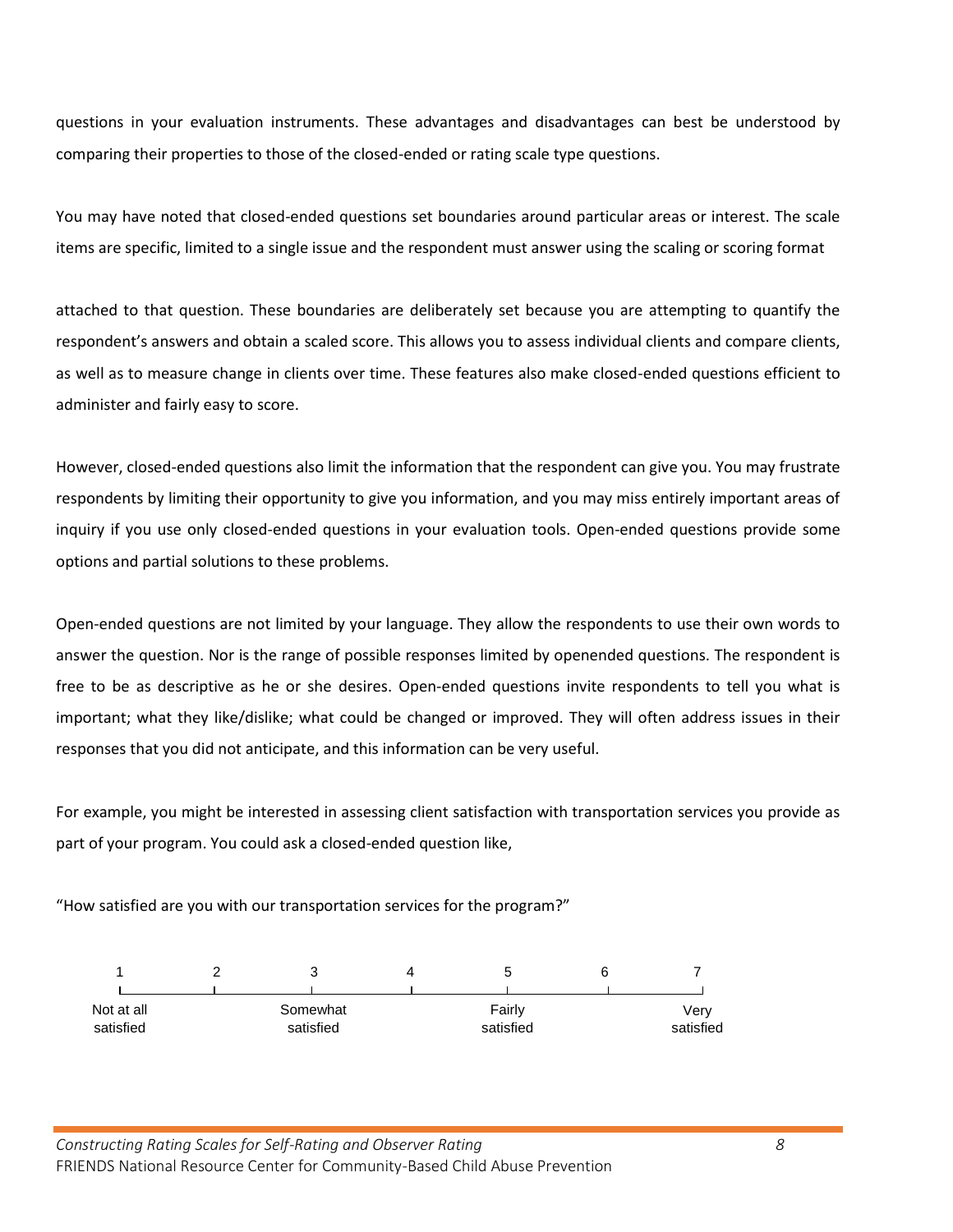If the large majority of answers are in the "6 to 7" range, you are probably in good shape regarding the way you provide transportation. But if you have respondents that answer in the lower rating areas of the scale, you do not have any information about why they are dissatisfied. You could supplement your rating scale with the following open-ended question:

*"If you are in any way dissatisfied with our transportation services, please tell us how the service could be improved?"* 

In response to this question, a client might write—

*I am grateful for the transportation service that you provide, particularly in the winter when I have to allow extra time to commute to my job. One thing that I don't like, however, is that one of your van drivers is a heavy smoker, and the van is always filled with smoke when he arrives to pick up Ronny. Ronny really doesn't like the smoke and becomes agitated sometimes when getting on the van. I really don't like the idea of him riding for 45 minutes in the smoke filled van while the other riders are picked up. Also, maybe you could drive the "loop" in the same direction in the afternoon as you do in the morning. If you did that, my Ronny would not be the first person on the van in the morning and the last person off the van in the afternoon.* 

It should be obvious how much more and varied information is contained in the response to the open-ended question than in the closed-ended scale. Specifically, the three content areas discussed in the question (winter driving conditions, the smoking driver, and the direction of travel of the van during its routes) could never have been divined from a scale score rating of, say, "3," or "somewhat satisfied," on the closed-ended question.

You could use the information to adjust the pick-up schedule for all families on days when inclement weather may make commutes longer. This would be seen as a kind consideration by families that you serve. You might have just become aware of the need for a "no smoking" policy in the Center's van (or maybe you discovered a violation of an existing "no smoking" policy). The suggestion about which way the drivers go to/from the Center on their routes may be something that you could poll all family caregivers about. If the idea was generally viewed as a good one, you could implement this idea and further accommodate the needs of your client families. This is an idea you might never have had without open-ended inquiries on your satisfaction survey.

You can see that the open-ended questions tap areas that you might not have anticipated or that would be difficult to scale if you used only closed-ended questions. The disadvantage of open-ended questions is that they are time